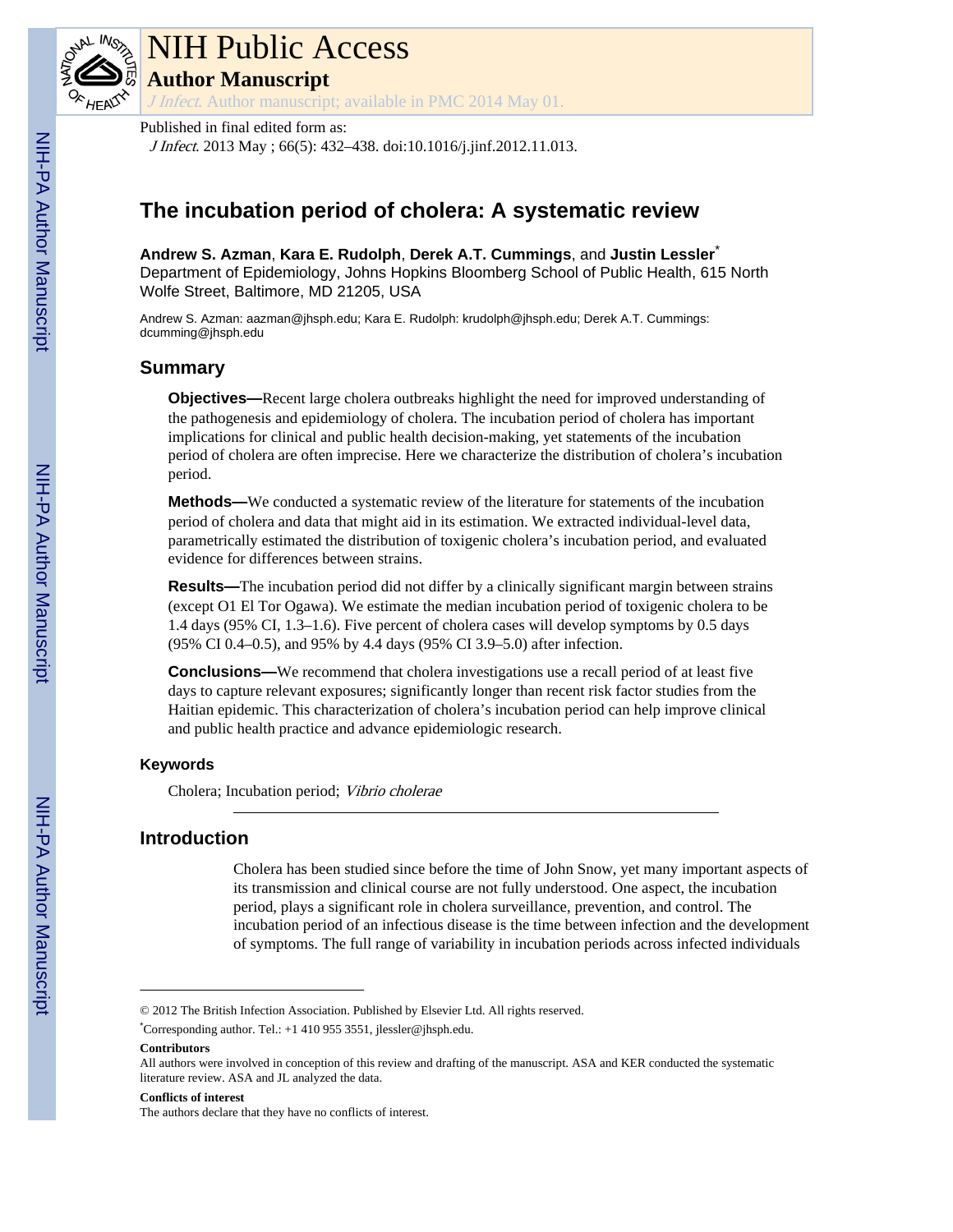shapes epidemic dynamics and informs public health decision-making. Simple summary measures, such as the average or range of incubation periods, don't describe this variability and may be of limited usefulness in clinical and public health practice.

Vibrio cholerae causes an estimated 3 to 5 million cases of cholera and 100,000 to 120,000 deaths each year.<sup>1</sup> Cholera is transmitted by ingestion of V. cholerae bacteria, resulting from either direct transmission via fecal contamination of food, water, or fomites, without entry into a larger aquatic ecosystem, or through ingestion of seafood or water from aquatic reservoirs.<sup>2</sup> Whether an individual develops clinical cholera, and the time to the development of symptoms, depends upon mode of transmission, the quantity of bacteria ingested, and host factors.3,4 Though the majority of cases are thought to be asymptomatic, cholera infection can cause diarrhea and vomiting, and in severe cases extreme dehydration, metabolic acidosis, and death.<sup>4</sup> Case fatality rates from cholera can be maintained below 1% with appropriate case management; however, without appropriate treatment case fatality rates can exceed 20%.<sup>4</sup>

V. cholerae are typically classified into one of over 200 serogroups by their somatic O antigen.<sup>4</sup> Only two serogroups, O1 and O139, are known causes large outbreaks in humans. V. cholerae O1 can be divided on the basis of phenotypic or biochemical differences into the classical and El Tor biotypes. Within each biotype, isolates are classified into serotypes by their antigenic form, with Inaba and Ogawa being the most important. Classical cholera is generally thought to be more pathogenic and virulent than El Tor, whereas El Tor may survive better in the environment and human hosts.<sup>5</sup>

Knowledge of the incubation period has practical value in clinical practice, public health, and epidemiological studies. Historically, health officials and politicians worldwide debated the duration of cholera's incubation period in discussions of global cholera control including when deciding on the length of quarantine imposed on sailors and ships.<sup>6</sup> More recently, estimates of the incubation period have been used to define the end of epidemics and to identify etiologically relevant time periods to assess disease-associated risk factors.<sup>7,8</sup> Over the past decade computational models of cholera transmission and control have played an increasingly important role in shaping our understanding of transmission dynamics and guiding policy. Cholera transmission models often utilize an assumed incubation period distribution.<sup>9</sup>

Statements about the incubation period of cholera are often imprecise, unsourced, or based on limited information. Statements of the incubation period such as "a few hours to a few days" or "five days" are common, and it is often unclear if they refer to the mean incubation period, its maximum, the full range or some other interval. In this paper, we perform a systematic review of the literature on cholera's incubation period and estimate its full distribution in a pooled analysis of published data.

# **Methods**

Our review follows the general approach taken in *Lessler* et al.<sup>10</sup> We highlight key features of this approach and note differences between the two when applicable. Our approach and reporting follow the PRISMA guidelines.<sup>11</sup>

### **Search strategy and selection criteria**

We searched PubMed, Google Scholar, and ISI Web of Knowledge in January 2011. On PubMed, we searched the terms "incubation", "period", "cholera" and "cholerae." On Google Scholar we searched for "incubation period of cholera", "incubation period for cholera", "incubation period of V. cholerae", "incubation period for V. cholerae",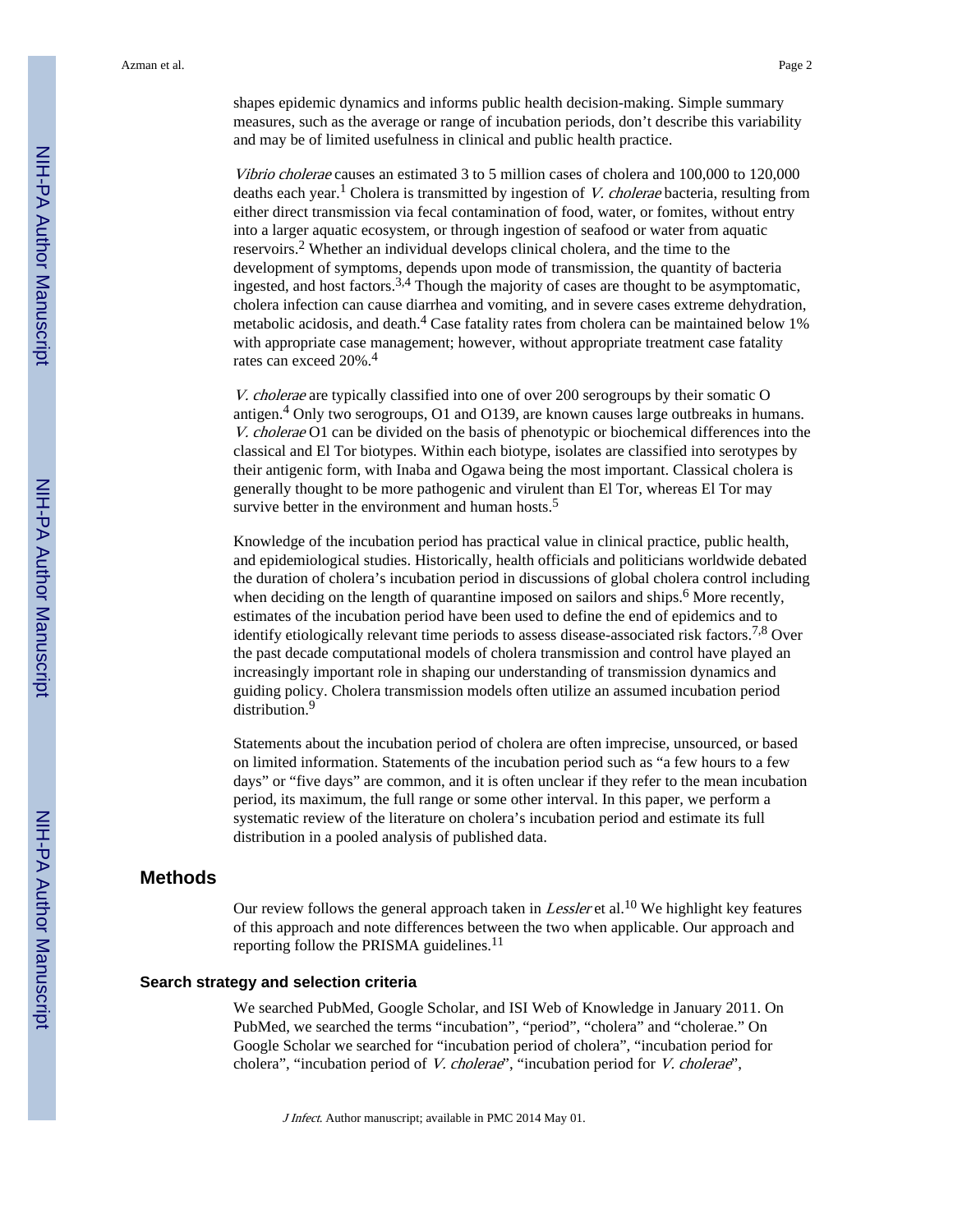"incubation period of V. cholerae", and "incubation period for V. cholera". We used, "incubation period AND cholera", and "incubation period AND cholerae" in ISIWeb of Knowledge. We also consulted two medical textbooks and a classic cholera publication.12–14

Two independent reviewers evaluated all abstracts for inclusion in the full text review. Differences were resolved by discussion and consensus. Non-English documents and dead links returned by Google Scholar were excluded from abstract review. Documents were excluded from full-text review if they were definitively about a different disease or reported a non-human study. Otherwise, all articles returned by the searches were included in the full-text review.

#### **Assessment**

Documents in the full-text review were classified as containing: (1) an incubation period estimate based on original data or analysis, (2) a cited statement of the incubation period, (3) an unsourced statement of the incubation period, and/or (4) no statement of the incubation period. Relevant citations within each document were similarly reviewed. Documents were further classified based on whether they contained individual-level data appropriate for analysis. Two reviewers independently examined each paper potentially containing original data for figures, tables, or text describing individual-level incubation period data. Discrepancies between reviewers were resolved by discussion and consensus. Two experts reviewed the list of documents containing incubation period data and suggested any documents not identified by the search criteria.

We restricted this review to infections from *V. cholerae* O1 and O139, which have been identified as the primary causes of cholera epidemics and pandemics. Since serogroup classification was developed in the 1930's, and given the wide held belief that previous cholera pandemics were caused by *V. cholerae* O1, we included all references to cholera from previous pandemics (i.e. data from before 1923) as O1 cholera with no assumptions about biotype or serotype. In sensitivity analyses we excluded this data and found no significant differences (see supplement).

# **Data abstraction and analysis**

We took two approaches to characterize the incubation period of cholera; we summarized general statements about the incubation period of cholera, and pooled and reanalyzed individual-level data.

# **Statement summarization**

We extracted all statements of the incubation period of cholera to characterize the consensus in the medical literature (excluding individual observations). We present the range of incubation periods that would be consistent with the majority of statements (i.e. consistent with over 50% of the published estimates), and the modal statement of the central tendency.

# **Pooled analysis**

We included all individual-level observations where an exact value or a range for both the time of exposure and the time of symptom onset was reported or could be deduced. We did not include times between cases within households in endemic settings as it was not possible to place a lower bound on exposure times without strong assumptions. We treated all data as doubly interval censored observations (e.g. "two days later" would be treated as an interval censored observation in the range of  $48-72$  h).<sup>15</sup>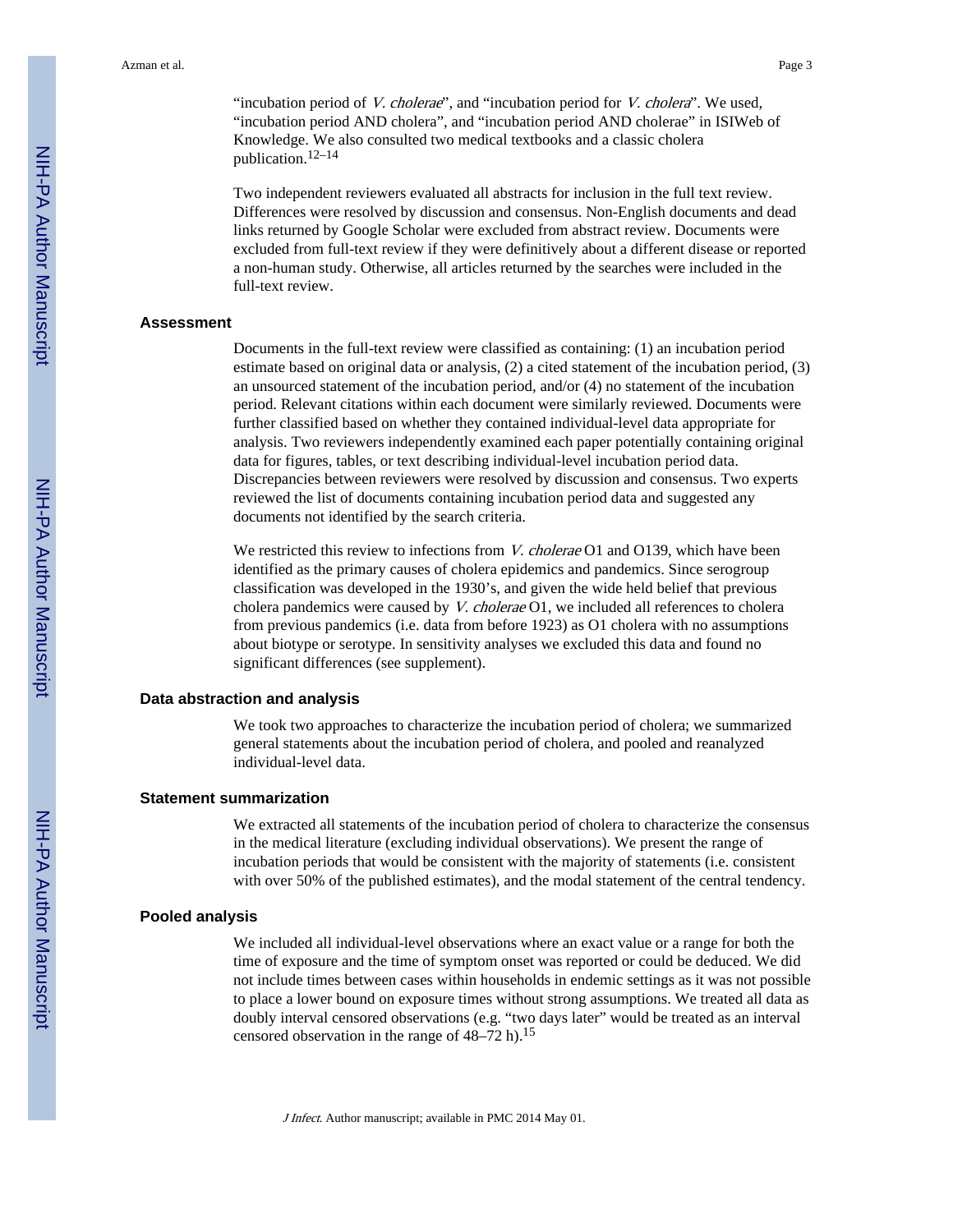The logarithm of incubation periods of acute infectious diseases have been shown to approximately follow a normal distribution.<sup>10</sup> Using this assumption, we pooled individual observations and fit the data to a log-normal distribution, characterized by its median and dispersion (the exponential of the standard deviation of the logarithm of the data). When log-normal distributed, approximately two-thirds of incubation periods will fall between median  $\div$  dispersion and median  $\times$  dispersion. We fit models to serogroup specific data, and further stratified by biotype and serotype (within each biotype) to investigate differences between strains. We constructed hierarchical models adjusting for study type (i.e. observational or experimental) to assess whether strain specific differences could be explained by study-level factors.

We estimated the median, dispersion, and key percentiles of the incubation period using a Bayesian adaptation (see supplement) of previously published methods.15 To check the robustness of our results, we compared our estimates to those made from alternative parametric and nonparametric models (see supplement). All analyses were performed using the R statistical language (version 2.14.0). All data used in the pooled analyses and a full bibliography are available from the authors on request.

# **Results**

We identified ninety-three documents containing 179 statements of the incubation period of cholera (Fig. 1). Of these, 35% (63/179) came from original studies, 25% (45/179) cited a source, and 40% (71/179) gave no source. Statements of the incubation period pertained to the mean, the range of the mean, the median, the range of the full incubation period, and to non-specific measures of the range or central tendency. The majority of published estimates of cholera's incubation period are consistent with a duration of 1–5 days with a mode of 3 days. In most cases, no serogroup, serotype or biotype was specified in these statements.

#### **Pooled analysis**

Seventeen documents with individual-level data met the criteria for inclusion in the pooled analysis (Table 1). From these we extracted data on 323 cholera cases with 37% (120/323) coming from 8 experimental studies,  $3,16-22$  and 63% (203/323) from 9 observational studies.12,23–30 Most observations came from the current seventh pandemic, while 38 came from the second to fifth cholera pandemics, including 25 observations reported by John Snow during an 1854 cholera outbreak in London.<sup>12,23,29</sup> Most observations came from V. cholerae O1 infections (294/323), the predominant serogroup circulating globally, and 29 observations were from infections with V. cholerae O139. We found statistical evidence for a significant difference in incubation periods between the O1 and O139 serotypes (see supplement). However, due to the paucity of incubation period observations for O139 infections, we considered both serogroups together in our primary analysis.

We estimate the median incubation period of toxigenic cholera to be 1.4 days (95% Credible Interval (CI), 1.3–1.6) with a dispersion of 1.98 (95% CI 1.87–2.11). Five percent of cholera cases will develop symptoms by 0.5 days (95% CI 0.4–0.5), and 95% by 4.4 days (95% CI 3.9–5.0) after infection.

# **Serogroup O1**

O1-specific incubation period data came from 91 observations from 5 human challenge studies,  $3,16,18,19,21$  and from 203 observations from 9 outbreak investigations,  $12,23-30$ including two outbreaks on international flights.25,28 Based on this data, we estimate the median incubation period for O1 cholera to be 1.5 days (95% CI 1.4–1.7) with a dispersion of 2.04 (95% CI 1.92–2.19) (Fig. 2A, Table 2). Five percent of O1 cases will develop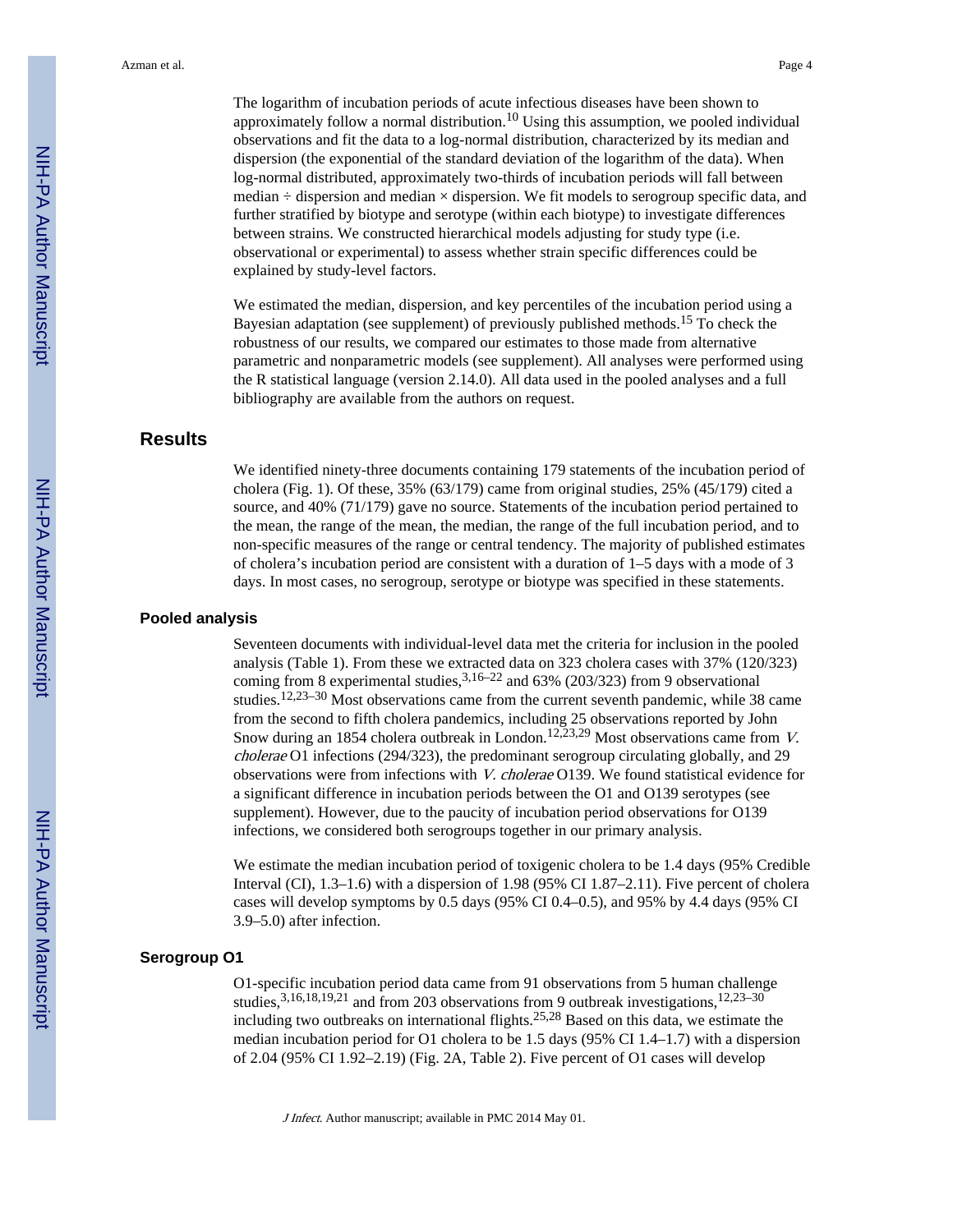symptoms by 0.5 days (95% CI 0.4–0.5), and 95% by 4.9 days (95% CI 4.3–5.7) after infection. In a sensitivity analysis, we excluded data reported before serogroup definitions existed (38 observations in 3 studies<sup>12,23,29</sup>) and found that our estimates of 5th, 25th, 50th, 75th and 95th percentiles of the incubation period did not vary by a clinically significant margin (less than a third of a day for each, see supplement).

**Serotype and biotype—**Within the O1 serogroup, we found no significant differences in the incubation period distributions of El Tor and classical biotypes after adjusting for study type. Next, following convention, we compared serotypes within each biotype. All 75 observations for El Tor Ogawa came from three observational studies,18,21,25 and our estimate of its distribution was significantly different than other serotypes. We estimate the median incubation period of O1 El Tor Ogawa to be 1.3 (95% CI 1.0–1.6) days with a dispersion of 2.89 (95% CI 2.46–3.62). Five percent of El Tor Ogawa cases will develop symptoms by 0.2 (95% CI 0.1–0.3) days, with 95% developing symptoms by 7.4 days (95% CI 5.2–11.5) days after infection.

Our estimates suggest larger variability in the incubation period with O1 El Tor Ogawa than other toxigenic strains, with some cases expected to become symptomatic over a week after infection. We re-estimated the incubation period for toxigenic cholera with this influential data removed and found the median incubation period is 1.5 (95% CI 1.4–1.7) days with a dispersion of 1.62 (95% CI 1.54–1.71). Five percent of cases will develop symptoms by 0.7 (95% CI 0.6–0.8) days, with 95% developing symptoms by 3.4 (95% CI 3.1–3.9) days after infection (Fig. 2B, Table 2).

# **Serogroup O139**

Incubation period data for infections with V. cholerae O139 came from 29 observations from 3 human challenge experiments.  $17,20,22$  From this data we estimate the median incubation period for O139 cholera to be 1.3 days (95% CI 1.1–1.5) with a dispersion of 1.42 (95% CI 1.31–1.54) (Fig. 2A, Table 2). Five percent of O139 cases will develop symptoms by 0.7 days (95% CI 0.6–0.9), with 95% developing symptoms by 2.3 days (95% CI 1.9–3.1) after infection.

# **Discussion**

We estimated the full distribution of cholera's incubation period by combining 323 individual observations from the past 150 years, providing more detail than any estimate we found in the published literature. The consensus within the literature captures the central tendencies of cholera's incubation period but fails to reflect its variability. Based on our reanalysis of published data, we expect that the range of incubation periods consistent with the majority of statements in the literature (1–5 days) would exclude 33% (95% CI 0.29– 0.38) of cholera incubation periods.

We find evidence for differences between one strain, O1 El Tor Ogawa, and all other toxigenic cholera strains. One explanation for these differences is that all data for O1 El Tor Ogawa come from observational studies; however, these differences persist when restricting data on other strains to observational studies. Since serotypes are based on antigen differences, it is plausible that the incubation periods between antigen-defined strains would be different. The combined estimate of cholera's incubation period (Table 2, Fig. 2A) is an appropriate and conservative estimate for use in most settings; however, when O1 El Tor Ogawa is the main circulating strain, the O1 El Tor Ogawa-specific estimate (Table 2, Fig. 2B) may be preferred.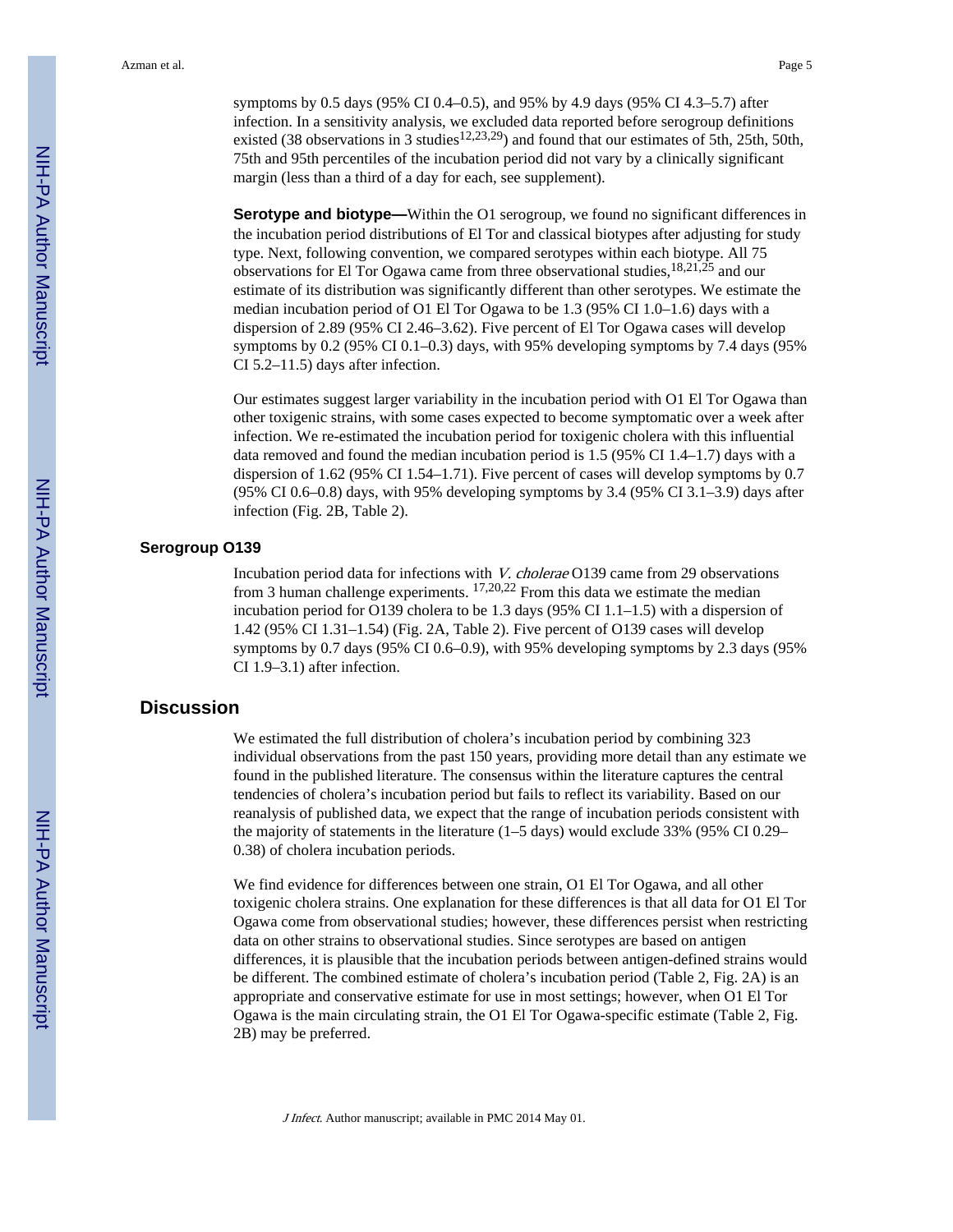Over the past two decades, a variant of O1 El Tor, which produces classical cholera toxin (the toxin produced by the classical biotype strains), has nearly displaced prototypical El Tor strains worldwide,<sup>5</sup> and is responsible for the current Haitian epidemic.<sup>31</sup> Although the cholera toxin allele for all strains in this analysis were not characterized, it is unlikely that any incubation period observations were a result of this, seemingly more virulent, hybrid strain. Other virulence factors, many of which are encoded on mobile genetic elements within the *V. cholerae* genome, may also modify the incubation period. More investigations are needed to understand the properties of emerging strains, such as the incubation period. Given the diverse use of incubation periods and uncertainty related to variant O1 El Tor strains, expert judgment based on contemporary observations should be used in deciding the appropriate distribution to use.

Outbreak investigation guidelines from the WHO for foodborne diseases suggest limiting the recall period for potential exposures to the length of the incubation period from symptom onset.<sup>8</sup> Current guidance by the WHO and US Centers for Disease Control,<sup>1,32</sup> state that the incubation period of cholera ranges between 2 h and 5 days. However, some risk factor studies conducted in the recent Haitian epidemic used exposure recall periods of as short as 3 days,  $33,34$  which we estimate will miss 21% (95% CI 0.14–0.21) of O1 El Tor Ogawa exposures. This could cause investigators to miss important risk factors or sources of exposure. We recommend that cholera investigations use a recall period of at least 5 days, and up to 7 days in the case of El Tor Ogawa.

There are a number of limitations on inferences from this pooled data. Differences in symptom onset definitions between studies can introduce variability into measured incubation periods, though all papers that included a definition of symptom onset defined it as onset of diarrhea after known/suspected ingestion of V. cholerae. The incubation period may also vary by dose. Hornick et al. showed a dose–response relationship between the inoculum dose and the incubation period, with lower doses leading to longer incubation periods.<sup>3</sup> Most experimental studies included in this analysis administered 10<sup>6</sup> colonyforming units along with a buffer solution, but the infectious dose from the observational studies is unknown. For a short period of time after V. cholerae exits a human host, it is thought to exist in a hyperinfectious state.35 This state reduces the infectious dose required to produce illness, and could plausibly lead to different incubation periods when compared to infections from non-hyperinfectious vibrios. Subjects in the experimental studies in this analysis were not exposed to hyperinfectious vibrios however those exposed under natural conditions (i.e. the observational studies), may have been. When analyzed separately, the incubation periods fit to data from observational and experimental studies have similar distributions, but with more variability in the distribution fit to the observational data (see supplement). These differences presumably arise from the heterogeneity in dose and exposure pathway between the two types of settings.

Previous exposure to cholera provides some protection against clinical cholera and may modify the incubation period. While data on previous exposures were unavailable for the observational studies reviewed, the experimental studies reviewed were exclusively performed on North American volunteers, most with no previous exposure to cholera. There is evidence that host genetics and nutritional status may play a role in the development of cholera symtoms.<sup>4</sup> Hence, extrapolation from one population to another may be suspect.

Our estimates characterize the variability in the incubation period of cholera and reveal differences between one strain, O1 El Tor Ogawa, and the others. As cholera continues to persist throughout South Asia, Africa, and the Caribbean, these estimates can help improve epidemiologic and clinical investigations, and enhance computational models aimed at understanding transmission dynamics and intervention effects. These estimates allow us to

J Infect. Author manuscript; available in PMC 2014 May 01.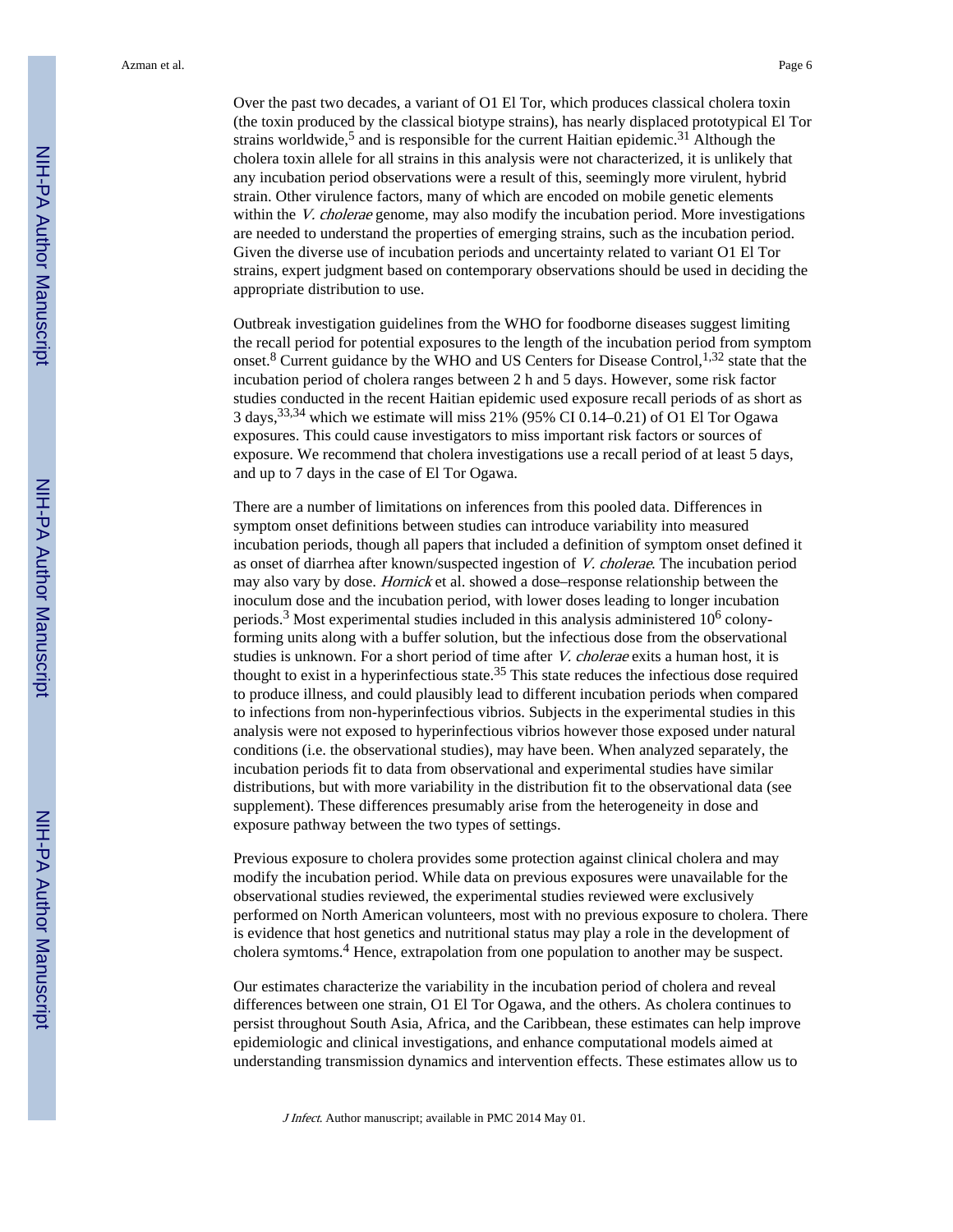move past simple statements of the incubation period towards incorporation of individual variability and uncertainty in decision-making.

# **Supplementary Material**

Refer to Web version on PubMed Central for supplementary material.

# **Acknowledgments**

#### **Role of the funding source**

The study funders had no role in the design, conduct or analysis of this study.

ASA's work on this project was funded by the Johns Hopkins Sommer Scholars Program. JL and DATC were funded by a grant from the Bill and Melinda Gates Foundation (the Vaccine Modeling Initiative, 705580-3). DATC's work was also supported by a grant from the NIH (NIGMS, U54 GM088491-01). JL is the recipient of a Research Scholar Development Award from the NIH (NIAID, K22 AI092150-01). DATC holds a Career Award at the Scientific Interface from the Burroughs Welcome Fund. KER was funded by the Division of Intramural Research Programs at the National Institute of Mental Health. The authors thank J.G. Morris and David Sack for useful comments.

# **References**

- 1. World Health Organization. Cholera. World Health Organization; 2012. [http://www.who.int/](http://www.who.int/mediacentre/factsheets/fs107/en/) [mediacentre/factsheets/fs107/en/](http://www.who.int/mediacentre/factsheets/fs107/en/) [accessed 09.02.12]
- 2. Morris JG. Cholera–modern pandemic disease of ancient lineage. Emerg Infect Dis. 2011; 17:2099– 104. [PubMed: 22099113]
- 3. Hornick RB, Music SI, Wenzel RP, Cash R, Libonati JP, Snyder MJ, et al. The broad street pump revisited: response of volunteers to ingested cholera vibrios. Bull N Y Acad Med. 1971; 47:1181– 91. [PubMed: 5286453]
- 4. Nelson EJ, Harris JB, Morris JG, Calderwood SB, Camilli A. Cholera transmission: the host, pathogen and bacteriophage dynamic. Nat Rev Microbiol. 2009; 7:693–702. [PubMed: 19756008]
- 5. Safa A, Sultana J, Dac Cam P, Mwansa JC, Kong RYC. Vibrio cholerae O1 hybrid El Tor strains, Asia and Africa. Emerg Infect Dis. 2008; 14:987–8. [PubMed: 18507925]
- 6. Armstrong HE. Discussion on cholera. Br Med J. 1893; 2:364–71.
- 7. Bopp, CA.; Ries, AA.; Wells, JG. Laboratory methods for the diagnosis of epidemic dysentery and cholera. National Center for Infectious Diseases (US) Centers for Disease Control and Prevention & World Health Organization Regional Office for Africa; 1999.
- 8. World Health Organization. Foodborne disease outbreaks: guidelines for investigation and control. World Health Organization; 2008.
- 9. Chao DL, Halloran ME, Longini IM. Vaccination strategies for epidemic cholera in Haiti with implications for the developing world. Proc Natl Acad Sci. 2011; 108:7081–5. [PubMed: 21482756]
- 10. Lessler J, Reich NG, Brookmeyer R, Perl TM, Nelson KE, Cummings DAT. Incubation periods of acute respiratory viral infections: a systematic review. Lancet Infect Dis. 2009; 9:291–300. [PubMed: 19393959]
- 11. Moher D, Liberati A, Tetzlaff J. Altman DG PRISMA Group. Preferred reporting items for systematic reviews and metaanalyses: the PRISMA statement. PloS Med. 2009; 6:e1000097. [PubMed: 19621072]
- 12. Snow, J. On themode of communication of cholera. 2. 1854.
- 13. Pediatrics AAO. Cholera (Vibrio cholerae). In: Pickering, L., editor. Red book: 2009 Report of the Committee on Infectious Diseases. 28. Elk Grove Village, IL: 2009. p. 727-9.
- 14. Cohen, J.; Opal, S.; Powderly, W. Infectious diseases. 3. Mosby: Elsevier Ltd; 2010.
- 15. Reich NG, Lessler J, Cummings DAT, Brookmeyer R. Estimating incubation period distributions with coarse data. Stat Med. 2009; 28:2769–84. [PubMed: 19598148]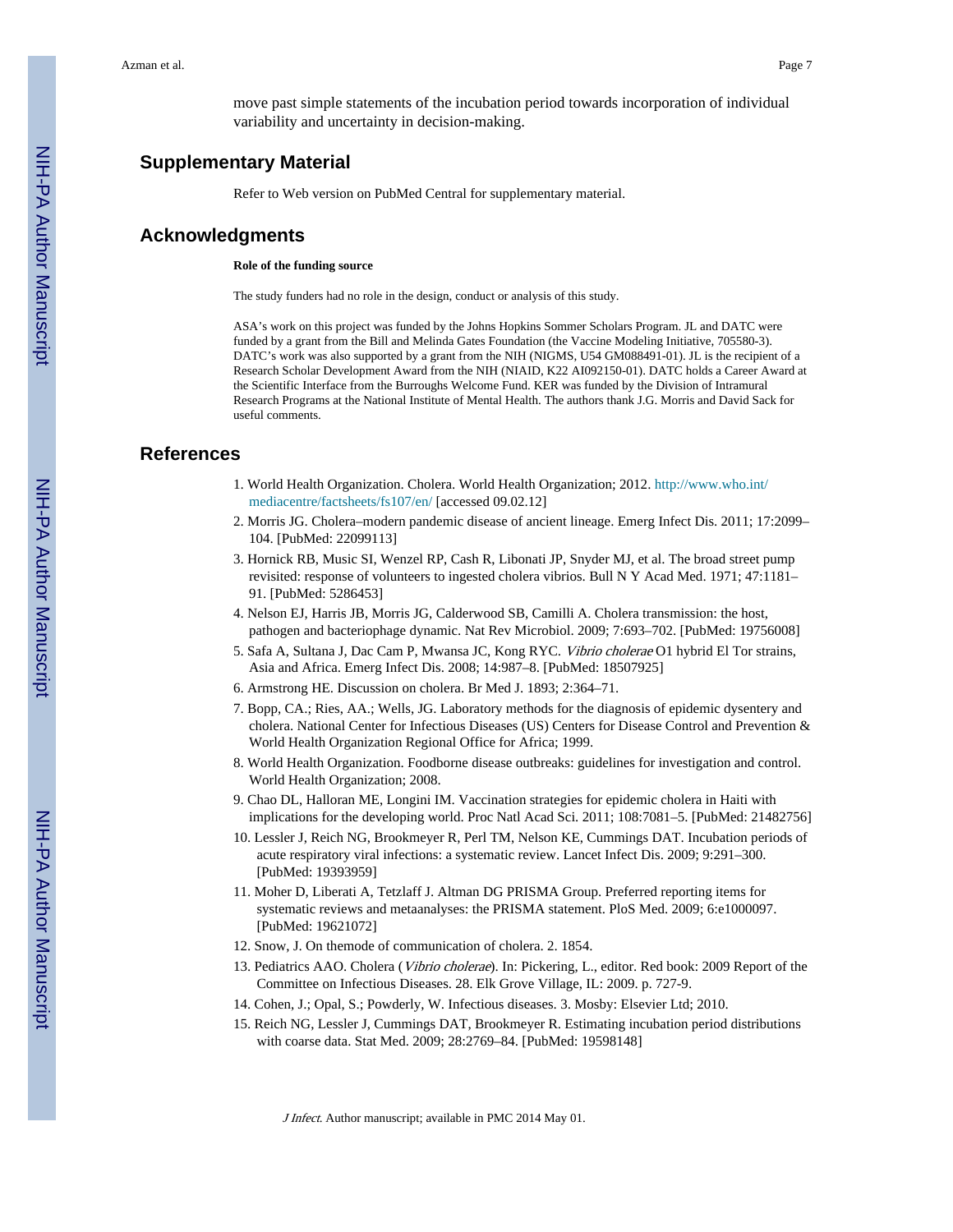- 16. Cash RA, Music SI, Libonati JP, Snyder MJ, Wenzel RP, Hornick RB. Response of man to infection with Vibrio cholerae. I. Clinical, serologic, and bacteriologic responses to a known inoculum. J Infect Dis. 1974; 129:45–52. [PubMed: 4809112]
- 17. Coster TS, Killeen KP, Waldor MK, Beattie DT, Spriggs DR, Kenner JR, et al. Safety, immunogenicity, and efficacy of live attenuated Vibrio cholerae O139 vaccine prototype. Lancet. 1995; 345:949–52. [PubMed: 7715293]
- 18. Levine, MM. Cholera and related diarrheas. Basel, Switzerland: S Karger; 1980. Immunity to cholera as evaluated in volunteers; p. 195-203.
- 19. Levine MM, Nalin DR, Craig JP, Hoover D, Bergquist EJ, Waterman D, et al. Immunity of cholera in man: relative role of antibacterial versus antitoxic immunity. Trans R Soc Trop Med Hyg. 1979; 73:3–9. [PubMed: 442179]
- 20. Morris JG, Losonsky GE, Johnson JA, Tacket CO, Nataro JP, Panigrahi P, et al. Clinical and immunologic characteristics of *Vibrio cholerae* O139 Bengal infection in North American volunteers. J Infect Dis. 1995; 171:903. [PubMed: 7706818]
- 21. Sack DA, Tacket CO, Cohen MB, Sack RB, Losonsky GA, Shimko J, et al. Validation of a volunteer model of cholera with frozen bacteria as the challenge. Infect Immun. 1998; 66:1968– 72. [PubMed: 9573077]
- 22. Cohen MB, Giannella RA, Losonsky GA, Lang DR, Parker S, Hawkins JA, et al. Validation and characterization of a human volunteer challenge model for cholera by using frozen bacteria of the new Vibrio cholerae epidemic serotype, O139. Infect Immun. 1999; 67:6346–9. [PubMed: 10569748]
- 23. Cholera in British ports. Br Med J. 1897 Jan 16.:156–7.
- 24. Dowse, G. Cholera, imported Australia (02). 2004. promedmail.org
- 25. Eberhart-Phillips J, Besser RE, Tormey MP, Koo D, Feikin D, Araneta MR, et al. An outbreak of cholera from food served on an international aircraft. Epidemiol Infect. 1996; 116:9–13. [PubMed: 8626007]
- 26. Goh KT, Lam S, Kumarapathy S, Tan JL. A common source food borne outbreak of cholera in Singapore. Int J Epidemiol. 1984; 13:210–5. [PubMed: 6735567]
- 27. Schiraldi O, Benvestito V, Di Bari C, Moschetta R, Pastore G. Gastric abnormalities in cholera: epidemiological and clinical considerations. Bull World Health Org. 1974; 51:349. [PubMed: 4549488]
- 28. Sutton RG. An outbreak of cholera in Australia due to food served in flight on an international aircraft. J Hyg (Lond). 1974; 72:441–51. [PubMed: 4526408]
- 29. Quain, SR. A dictionary of medicine. D. Appleton and Co; 1882.
- 30. Taylor JL, Tuttle J, Pramukul T, Brien KO, Barrett TJ, Jolbitado B, et al. An outbreak of cholera in Maryland associated with imported commercial frozen fresh coconut milk. J Infect Dis. 1993; 167:1330. [PubMed: 8501322]
- 31. Ceccarelli D, Spagnoletti M, Cappuccinelli P, Burrus V, Colombo MM. Origin of Vibrio cholerae in Haiti. Lancet Infect Dis. 2011; 11:262. [PubMed: 21453867]
- 32. United States Centers for Disease Control. [accessed 09.02.12] Consider cholera: information for healthcare professionals working in the US. <http://www.cdc.gov/haiticholera/consider-cholera.htm>
- 33. O'Connor KA, Cartwright E, Loharikar A, Routh J, Gaines J, Fouché M-DB, et al. Risk factors early in the 2010 cholera epidemic, Haiti. Emerg Infect Dis. 2011; 17:2136–8. [PubMed: 22099118]
- 34. Dunkle SE, Mba-Jonas A, Loharikar A, Fouché B, Peck M, Ayers T, et al. Epidemic cholera in a crowded urban environment, Port-au-Prince, Haiti. Emerg Infect Dis. 2011; 17:2143–6. [PubMed: 22099120]
- 35. Merrell DS, Butler SM, Qadri F, Dolganov NA, Alam A, Cohen MB, et al. Host-induced epidemic spread of the cholera bacterium. Nature. 2002; 417:642–5. [PubMed: 12050664]

# **Appendix A. Supplementary material**

Supplementary data related to this article can be found at [http://dx.doi.org/10.1016/j.jinf.](http://dx.doi.org/10.1016/j.jinf.2012.11.013) [2012.11.013](http://dx.doi.org/10.1016/j.jinf.2012.11.013).

J Infect. Author manuscript; available in PMC 2014 May 01.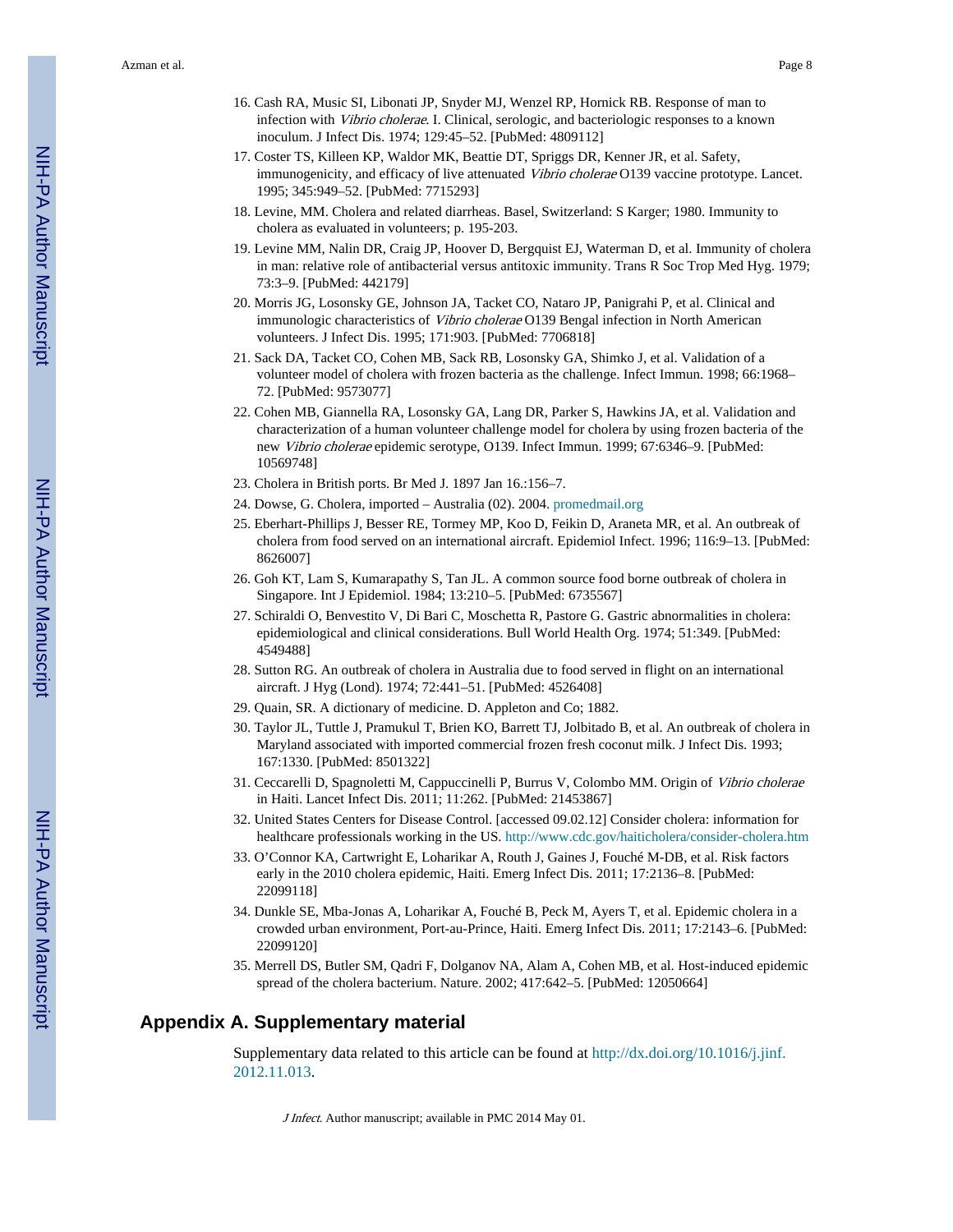

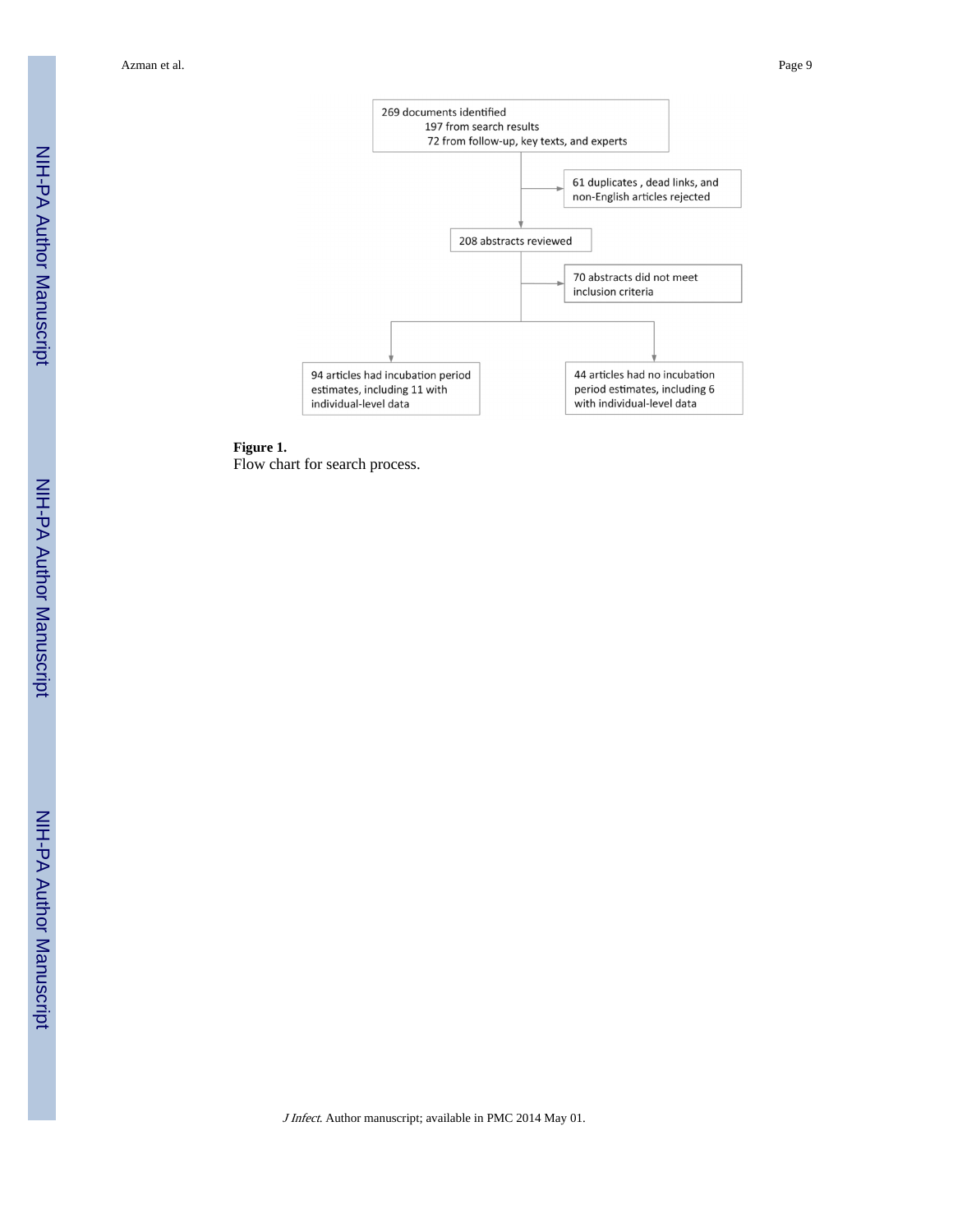

#### **Figure 2.**

Estimated cumulative distribution of incubation period for (A) all toxigenic cholera (O1 and O139), and (B) all toxigenic cholera without O1 El Tor Ogawa (blue), O1 El Tor Ogawa (green), and, for reference, the fit from (A) in grey. Horizontal bars show the 95% credible intervals and samples from the posterior distribution (illustrating the uncertainty in the estimates) are shown as transparent lines.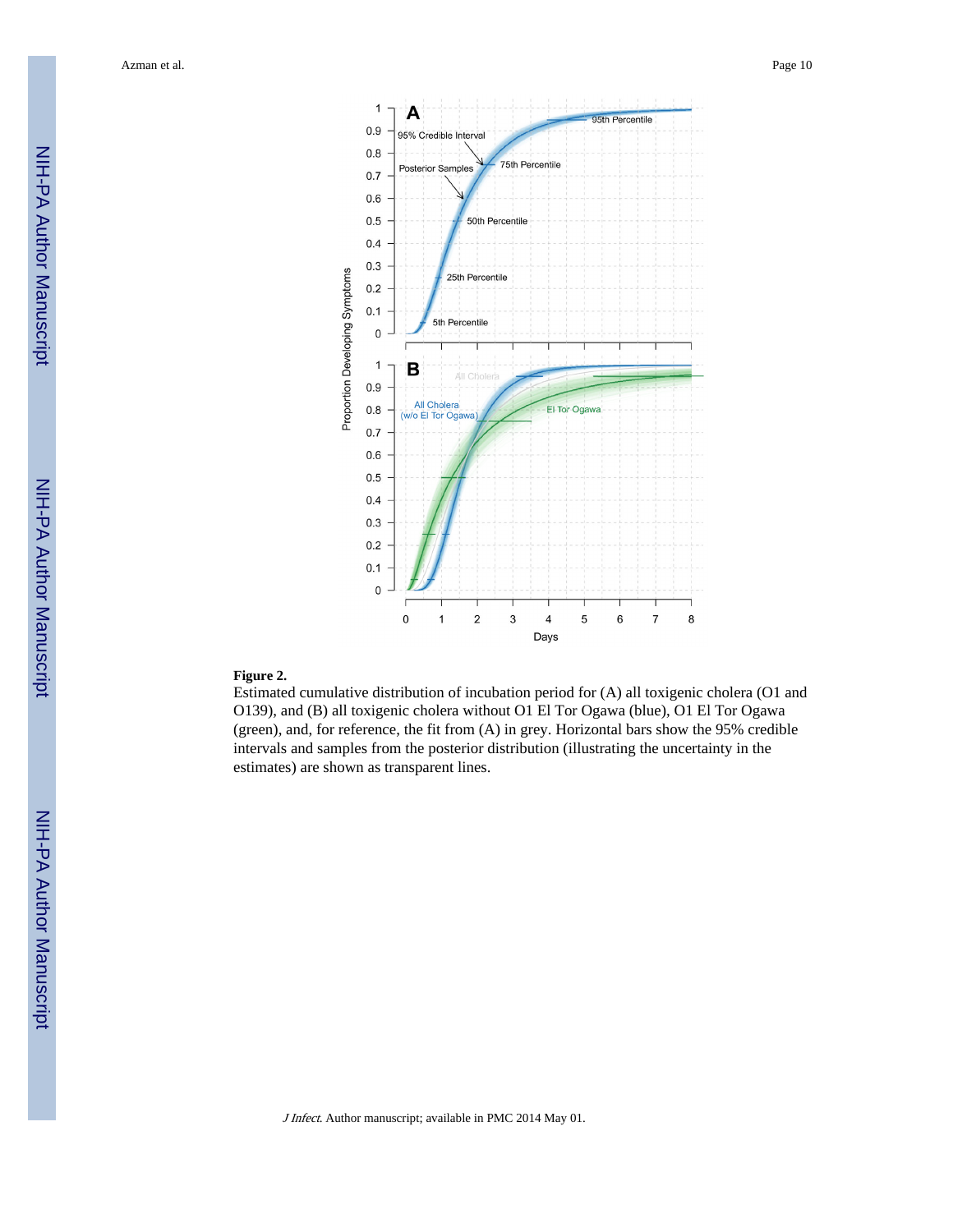| <b>ACLIN</b> |
|--------------|
|              |
|              |
|              |
|              |
|              |
|              |
|              |
|              |
|              |
|              |
|              |
|              |
|              |
| .<br>.<br>.  |
|              |
|              |
|              |
|              |
|              |
|              |
|              |
|              |
|              |
|              |
|              |
|              |
|              |

# **Table 1**

Details of papers that included individual-level data for inclusion in the pooled analysis. (Note: that studies that involved more than one strain are shown<br>on separate lines.) Details of papers that included individual-level data for inclusion in the pooled analysis. (Note: that studies that involved more than one strain are shown on separate lines.)

| Source                                        | Location  | ·type<br>Study | Z              | Population                                    | Dose (CFU)                       | Infection mechanism                      | Comments                                                        |
|-----------------------------------------------|-----------|----------------|----------------|-----------------------------------------------|----------------------------------|------------------------------------------|-----------------------------------------------------------------|
| BMJ. Jan 16, 1897 <sup>23</sup>               | Malta     | Observational  | $^{\circ}$     | British soldiers                              | ₹<br>Z                           | Natural                                  | Assumed O1                                                      |
| Cash et al. (1974) <sup>16</sup>              | USA       | Experimental   | 42             | Healthy male inmates                          | 10 <sup>6</sup>                  | Water w/2 g NaHCO <sub>3</sub>           | O1 Classical Inaba 569B                                         |
| Cash et al. (1974) <sup>16</sup>              | USA       | Experimental   | 22             | Healthy male inmates                          | 10 <sup>5</sup>                  | Water w/2 g NaHCO <sub>3</sub>           | O1 Classical Ogawa 395                                          |
| Cohen et al. $(1999)^{22}$                    | USA       | Experimental   | 4              | Healthy 18-40 y/o's                           | 10 <sup>5</sup> /10 <sup>6</sup> | 30 ml NaHCO <sub>3</sub> buffer solution | V. cholerae O139 4260B (frozen)                                 |
| Coster et al. $(1995)^{17}$                   | USA       | Experimental   | 5              | Healthy 18-40 y/o's                           | $5\times10^6$                    | Water with buffer                        | 0139 MO10                                                       |
| Dowse G $(2004)^{24}$                         | Bali      | Observational  | Η              | 33 y/o Australian man                         | $\mathbb{X}^{\mathsf{A}}$        | Natural                                  | $\overline{\circ}$                                              |
| Eberhart-Phillips et al. (1996) <sup>25</sup> | Airplane  | Observational  | 66             | 9-77 y/o passengers                           | ÁN                               | Natural                                  | O1 El Tor Inaba and Ogawa                                       |
| Goh et al. (1984) <sup>26</sup>               | Singapore | Observational  | 18             | Male construction workers 16-56<br>$\sqrt{6}$ | $\mathop{\rm S}\nolimits$        | Natural                                  | O1 El Tor Ogawa                                                 |
| Hornick et al. (1971) <sup>3</sup>            | USA       | Experimental   |                | Healthy volunteers                            | 10 <sup>8</sup>                  | Water w/2 g NaHCO <sub>3</sub>           | O1 classical Inaba 569B                                         |
| Hornick et al. (1971) <sup>3</sup>            | USA       | Experimental   |                | $\mathbb{X}^{\mathsf{A}}$                     | 10 <sup>6</sup>                  | Water w/2 g NaHCO <sub>3</sub>           | O1 classical Ogawa 395                                          |
| Levine $(1980)^{18}$                          | USA       | Experimental   | Γ              | University students and<br>community adults   | $\mathbb{A}^{\mathsf{A}}$        | Water w/2 g NaHCO <sub>3</sub>           | O1 El Tor Inaba P27459 and N16961                               |
| Levine et al. (1979) <sup>19</sup>            | USA       | Experimental   | 3              | University students and<br>community adults   | 10 <sup>6</sup>                  | Water w/2 g NaHCO <sub>3</sub>           | O1 classical Inaba 569B                                         |
| Levine et al. (1979) <sup>19</sup>            | USA       | Experimental   | 13             | University students and<br>community adults   | 10 <sup>6</sup>                  | Water w/2 g NaHCO <sub>3</sub>           | O1 classical Ogawa 395                                          |
| Morris (1995) <sup>20</sup>                   | USA       | Experimental   | $\overline{c}$ | Healthy adults 19-35 y/o                      | $\mathbb{X}^{\mathsf{A}}$        | Water w/2 g NaHCO <sub>3</sub>           | O139 Bengal A11837                                              |
| Quain $(1883)^{29}\,$                         | ŬК        | Observational  | 5              | $\mathbb{X}^{\mathsf{A}}$                     | $\mathbb{X}^{\mathsf{A}}$        | Natural                                  | Assumed O1                                                      |
| Sack et al. (1998) <sup>21</sup>              | USA       | Experimental   | $\mathbf{c}$   | Health volunteers                             | 10 <sup>5</sup>                  | Water w/2 g NaHCO <sub>3</sub>           | O1 El Tor Inaba N16961 (frozen)                                 |
| Schiraldi et al. (1974) <sup>27</sup>         | Italy     | Observational  | 54             | Hospitalized patients                         | $\mathbb{E}^{\mathsf{A}}$        | Natural                                  | O1 El Tor Ogawa, some patients had<br>impaired gastric function |
| $Snow (1854)^{12}$                            | UK        | Observational  | 25             | $\mathbb{X}^{\mathsf{A}}$                     | $\mathbb{A}$                     | Natural                                  | Assumed O1                                                      |
| Sutton $(1974)^{28}$                          | Airplane  | Observational  | 23             | Passengers on flight                          | $\mathbb{X}^{\mathsf{A}}$        | Natural                                  | O1 El Tor                                                       |
| Taylor et al. $(1993)^{30}\,$                 | USA       | Observational  | 3              | Females 29-36 y/o                             | É                                | Natural                                  | O1 El Tor Ogawa                                                 |

J Infect. Author manuscript; available in PMC 2014 May 01.